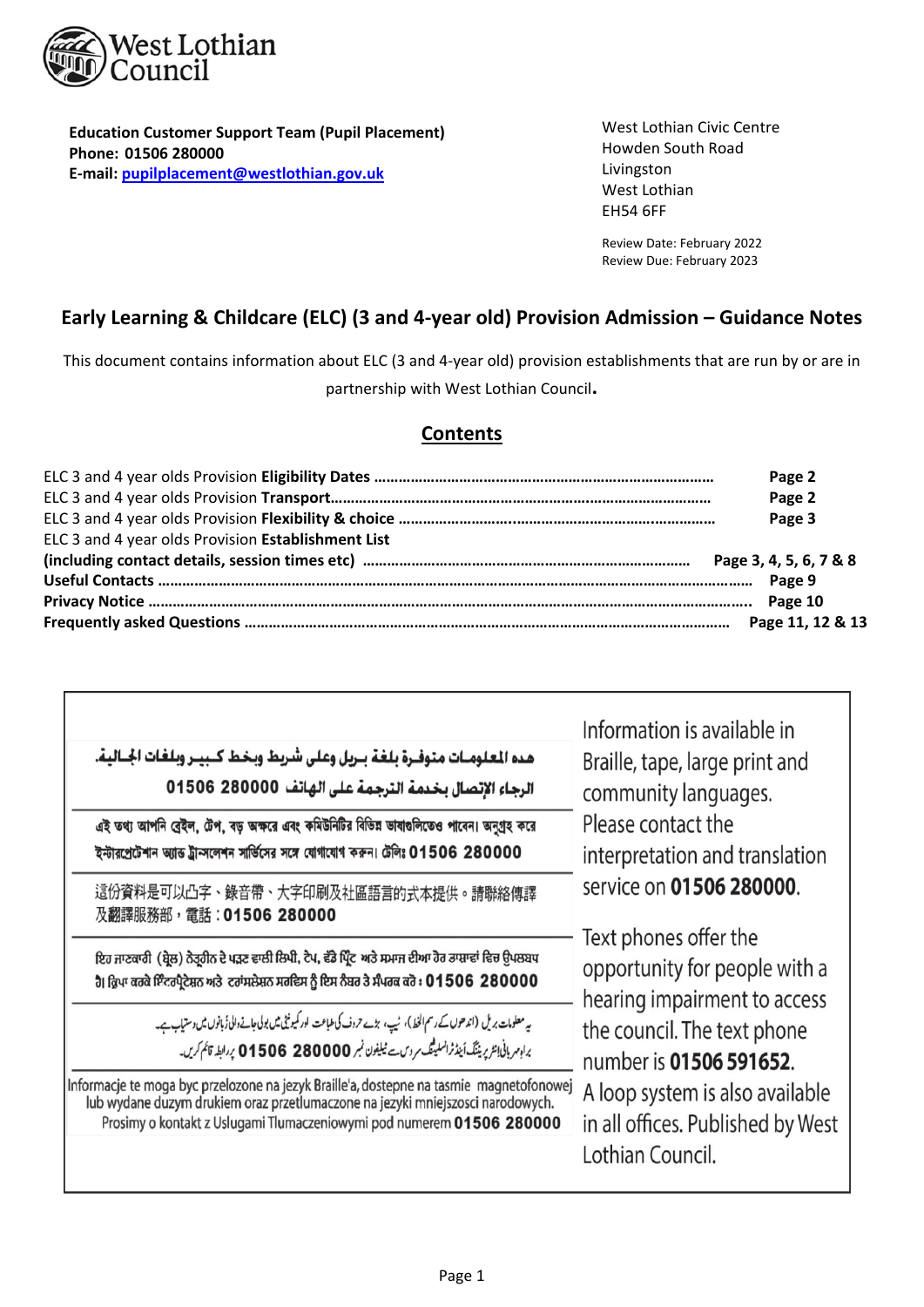

# **ELC (3 and 4‐year olds) provision – Eligibility Dates**

Your child's date of birth determines when they become eligible for early learning & childcare, those children who have their 3<sup>rd</sup> birthday between:

- **01 March and the 31 August** ‐ become eligible from the start of term in the August of the year they turn 3
- **01 September and the 31 December** ‐ become eligible from the start of term in the January after they turn 3 (West Lothian Council allocate places for these children to start attending from their 3<sup>rd</sup> birthday)
- **01 January and the 28/29 February** become eligible from the start of term in in the April of the year they turn 3

Ante Pre-school year (3-year olds) refers to the academic year your child becomes eligible to start in early learning & childcare for 3 and 4‐year olds.

Pre‐school Year (4‐year olds) refers to the academic year before your child is eligible to start in primary 1.

Please look at the tables below for the academic year, then find your child's date of birth in the left column and the adjacent right column will show whether they are an Ante Pre-school or Pre-school child for that academic year and will state when they became/will become eligible.

# **Academic Year August 2021 to August 2022**

| If your child's date of birth is on or between | They will be eligible for an ELC (3 and 4-year old) place from           |
|------------------------------------------------|--------------------------------------------------------------------------|
| 01 March 2017 - 28 February 2018               | Pre-school Year from August 2021 (Autumn Term)                           |
| 01 March 2018 - 31 August 2018                 | Ante Pre-school Year from August 2021 (Autumn Term)                      |
| 01 September 2018 - 31 December 2018           | Ante Pre-school Year from January 2022 (Spring Term)                     |
|                                                | Or from your child's 3 <sup>rd</sup> birthday where places are available |
| 01 January 2019 - 28 February 2019             | Ante Pre-school from April 2022 (the Summer term)                        |

# **Academic Year August 2022 to August 2023**

| If your child's date of birth is on or between | They will be eligible for an ELC (3 and 4 year old) place from           |
|------------------------------------------------|--------------------------------------------------------------------------|
| 01 March 2018 - 28 February 2019               | Pre-school Year from August 2022 (Autumn Term)                           |
| 01 March 2019 - 31 August 2019                 | Ante Pre-school Year from August 2022 (Autumn Term)                      |
| 01 September 2019 - 31 December 2019           | Ante Pre-school Year from January 2023 (Spring Term)                     |
|                                                | Or from your child's 3 <sup>rd</sup> birthday where places are available |
| 01 January 2020 - 29 February 2020             | Ante Pre-school from April 2023 (the Summer term)                        |

# **Academic Year August 2023 to August 2024**

| If your child's date of birth is on or between | They will be eligible for an ELC (3 and 4 year old) place from           |
|------------------------------------------------|--------------------------------------------------------------------------|
| 01 March 2019 - 29 February 2020               | Pre-school Year from August 2023 (Autumn Term)                           |
| 01 March 2020 - 31 August 2020                 | Ante Pre-school Year from August 2023 (Autumn Term)                      |
| 01 September 2020 - 31 December 2020           | Ante Pre-school Year from January 2024 (Spring Term)                     |
|                                                | Or from your child's 3 <sup>rd</sup> birthday where places are available |
| 01 January 2021 - 28 February 2021             | Ante Pre-school from April 2024 (the Summer term)                        |

# **ELC (3 and 4 year olds) provision – Transport**

Transport to early learning & childcare establishments is not provided, with the exception of a limited escorted service provided from Breich to Parkhead Primary School Nursery Class for the afternoon session only.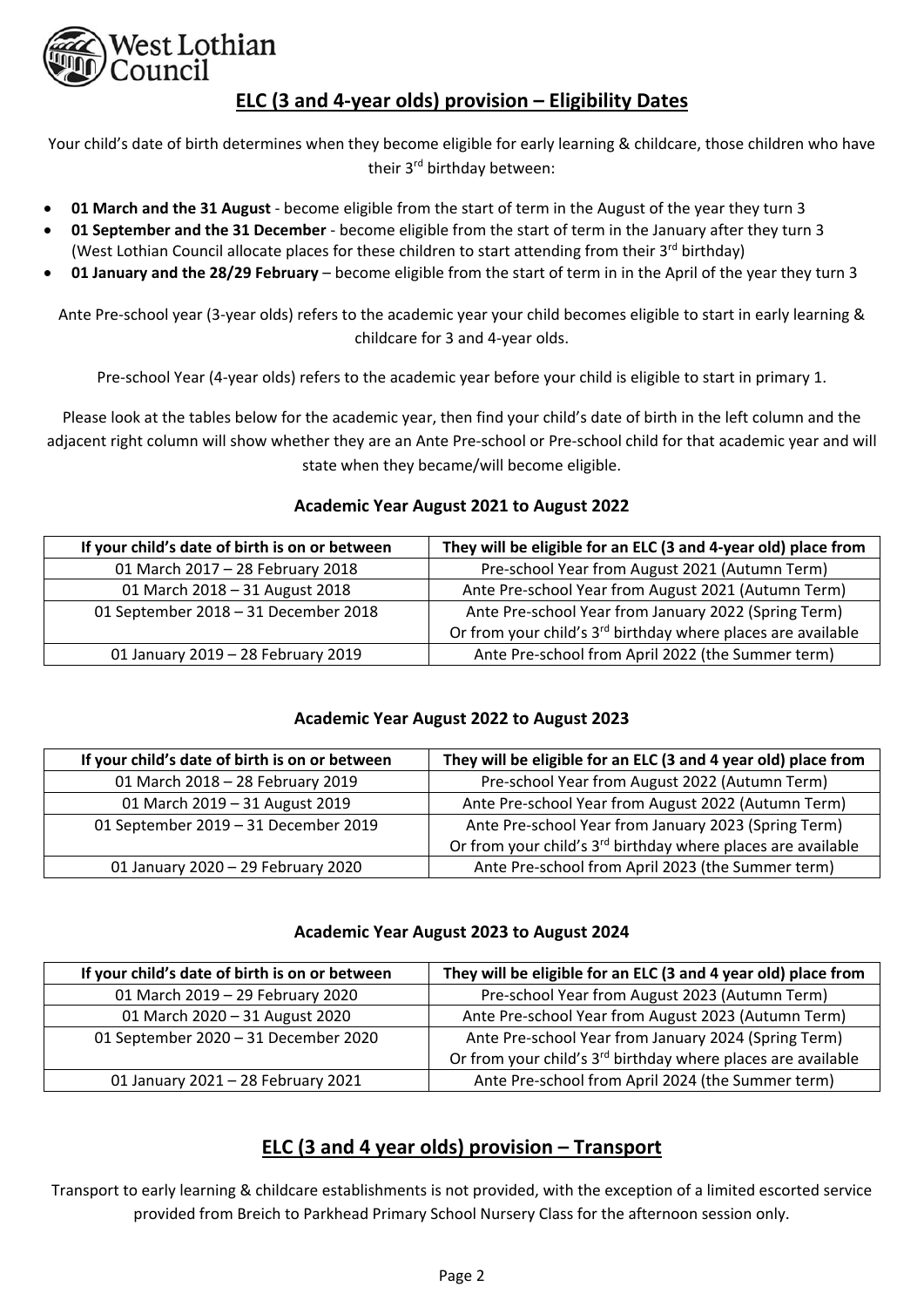

# **ELC (3 and 4‐year olds) provision – Flexibility & Choice**

West Lothian Council ELC provisions (for 3 and 4-year olds) operate from either a nursery school, early years centre, primary school or nursery class within another building. The type of establishment is reflected in the table below with the initials NS, EYC, PS or NC respectively. The initials RC indicate that the Primary School is denominational (Roman Catholic), however all ELC provision is non-denominational, even if housed in a denominational building.

West Lothian Council provides free, high quality ELC provision for up to 1140 hours. The days and times of each different 'ELC place' are detailed below :

- Mornings **(AM)** Monday to Thursday 07:47‐12:30 & Friday 07:47‐11:54
- Afternoons **(PM) ‐** Monday to Thursday 12:30‐18:14
- Two Full Days **(2FD)** Any 2 days allocated between Monday to Thursday from 08:00‐18:00 [2FD allocations include a short session 3h20m in length which will be on a day not allocated full days in either a Friday AM 08:00‐11:20 or Monday to Thursday PM 12:45‐16:05.]
- Four Full Days **(4FD)** Monday to Thursday (08:30‐16:00 or 08:00‐15:30) [4FD ‐ A small number of ELC settings are term time only – see appendix 1 to see which establishments these are, they state 38 in the wks column. These establishments follow the primary school holiday calendar and are closed to ELC children on in‐service days.]
- Alternatively, children may receive 'funding to attend' a Private Nursery or Childminder over a minimum of 38 weeks, with any one session not exceeding 10 hours and a maximum of 30 hours being funded in any one week.

All these formats provide up to 1140 hours if attended 50 weeks of the year from August to August.

Please refer to **Appendix 1** for individual council establishment contact details and provision type times:

| Appendix 1 - ELC (3 and 4 Year Olds) Establishment List |                       |              |            |              |             |                                            |                                                                 |                 |  |
|---------------------------------------------------------|-----------------------|--------------|------------|--------------|-------------|--------------------------------------------|-----------------------------------------------------------------|-----------------|--|
|                                                         |                       |              |            |              |             | $2FD$ – Any 2 days between Mo-Th & a short |                                                                 |                 |  |
| <b>Name</b>                                             | <b>Address</b>        | <b>Phone</b> | <b>Wks</b> | <b>AM</b>    | <b>PM</b>   |                                            | session on a day not allocated FD in either                     |                 |  |
|                                                         |                       |              |            |              |             |                                            | the Fr AM or Mo-Th PM (dependant on                             |                 |  |
|                                                         |                       |              |            |              |             |                                            | availability). Grant letter will confirm days                   |                 |  |
|                                                         |                       |              |            |              |             |                                            | allocated for FD and short sessions.<br>& Either AM or PM below |                 |  |
|                                                         |                       |              |            |              |             | <b>FD</b>                                  |                                                                 |                 |  |
|                                                         |                       |              |            |              |             |                                            | <b>Short AM</b>                                                 | <b>Short PM</b> |  |
| <b>Addiewell PS</b>                                     | Church Street,        | 01501        | 50         | Mo-Th        | Mo-Th       | 08:00-18:00                                | $08:00 - 11.20$                                                 | 12:45-16:05     |  |
|                                                         | Addiewell,            | 762794       |            | 07:47-12:30  | 12:30-18:14 |                                            |                                                                 |                 |  |
|                                                         | <b>EH55 8PG</b>       |              |            | & Fr         |             |                                            |                                                                 |                 |  |
|                                                         |                       |              |            | 07:47 -11.54 |             |                                            |                                                                 |                 |  |
| Armadale PS                                             | Academy Street,       | 01501        | 50         | Mo-Th        | Mo-Th       | 08:00-18:00                                | $08:00 - 11.20$                                                 | 12:45-16:05     |  |
|                                                         | Armadale,             | 730282       |            | 07:47-12:30  | 12:30-18:14 |                                            |                                                                 |                 |  |
|                                                         | <b>EH48 3JD</b>       |              |            | & Fr         |             |                                            |                                                                 |                 |  |
|                                                         |                       |              |            | 07:47-11.54  |             |                                            |                                                                 |                 |  |
| <b>Bankton PS</b>                                       | Kenilworth Rise,      | 01506        | 50         | Mo-Th        | Mo-Th       | 08:00-18:00                                | $08:00 - 11.20$                                                 | 12:45-16:05     |  |
|                                                         | Dedridge, Livingston, | 413001       |            | 07:47-12:30  | 12:30-18:14 |                                            |                                                                 |                 |  |
|                                                         | <b>EH54 6JL</b>       |              |            | & Fr         |             |                                            |                                                                 |                 |  |
|                                                         |                       |              |            | 07:47-11.54  |             |                                            |                                                                 |                 |  |
| <b>Bathgate EYC</b>                                     | Whitburn Road,        | 01506        | 50         | Mo-Th        | Mo-Th       | 08:00-18:00                                | $08:00 - 11.20$                                                 | 12:45-16:05     |  |
|                                                         | Bathgate,             | 776234       |            | 07:47-12:30  | 12:30-18:14 |                                            |                                                                 |                 |  |
|                                                         | <b>EH48 2RD</b>       |              |            | & Fr         |             |                                            |                                                                 |                 |  |
|                                                         |                       |              |            | 07:47 -11.54 |             |                                            |                                                                 |                 |  |
| Bathgate                                                | 63 Millburn Road,     | 01506        | 50         | Mo-Th        | Mo-Th       | 08:00-18:00                                | $08:00 - 11.20$                                                 | 12:45-16:05     |  |
| West NS                                                 | Bathgate, EH48 2AF    | 652004       |            | 07:47-12:30  | 12:30-18:14 |                                            |                                                                 |                 |  |
|                                                         |                       |              |            | & Fr         |             |                                            |                                                                 |                 |  |
|                                                         |                       |              |            | 07:47 -11.54 |             |                                            |                                                                 |                 |  |
| <b>Bellsquarry PS</b>                                   | 52 Calder Road,       | 01506        | 50         | Mo-Th        | Mo-Th       | 08:00-18:00                                | $08:00 - 11.20$                                                 | 12:45-16:05     |  |
|                                                         | Bellsquarry, EH54     | 410777       |            | 07:47-12:30  | 12:30-18:14 |                                            |                                                                 |                 |  |
|                                                         | 9AD                   |              |            | & Fr         |             |                                            |                                                                 |                 |  |
|                                                         |                       |              |            | 07:47 -11.54 |             |                                            |                                                                 |                 |  |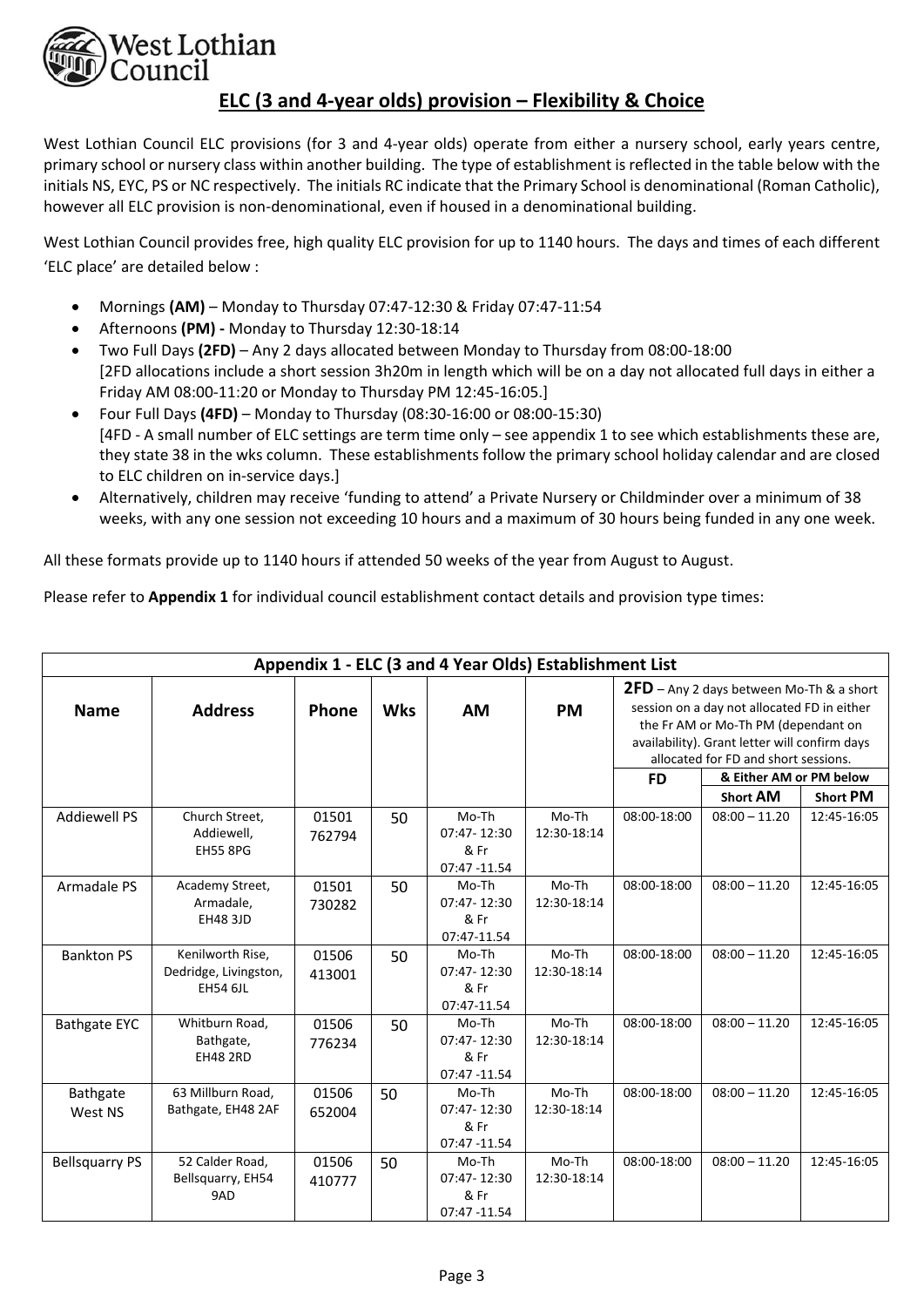

| Appendix 1 - ELC (3 and 4 Year Olds) Establishment List Cont'd |                                                                       |                 |            |                                              |                      |                                                                                                                                                                                                                                                      |                                                  |                 |  |
|----------------------------------------------------------------|-----------------------------------------------------------------------|-----------------|------------|----------------------------------------------|----------------------|------------------------------------------------------------------------------------------------------------------------------------------------------------------------------------------------------------------------------------------------------|--------------------------------------------------|-----------------|--|
| <b>Name</b>                                                    | <b>Address</b>                                                        | Phone           | <b>Wks</b> | <b>AM</b>                                    | <b>PM</b>            | $2FD$ – Any 2 days between Mo-Th & a short<br>session on a day not allocated FD in either<br>the Fr AM or Mo-Th PM (dependant on<br>availability). Grant letter will confirm days<br>allocated for FD and short sessions.<br>& Either AM or PM below |                                                  |                 |  |
|                                                                |                                                                       |                 |            |                                              |                      | <b>FD</b>                                                                                                                                                                                                                                            | <b>Short AM</b>                                  | <b>Short PM</b> |  |
| <b>Blackridge PS</b>                                           | Main Street,<br>Blackridge, EH48 3RJ                                  | 01501<br>751223 | 50         | Mo-Th<br>07:47-12:30<br>& Fr<br>07:47 -11.54 | Mo-Th<br>12:30-18:14 | 08:00-18:00                                                                                                                                                                                                                                          | $08:00 - 11.20$                                  | 12:45-16:05     |  |
| <b>Boghall PS</b>                                              | Elizabeth Drive,<br>Bathgate, EH48 1JB                                | 01506<br>283222 | 38         |                                              |                      |                                                                                                                                                                                                                                                      | From 16/08/2022 - Monday to Thursday 08:00-15:30 |                 |  |
| <b>Bonnytoun NS</b>                                            | 141 Springfield Road,<br>Linlithgow,<br><b>EH49 7SN</b>               | 01506<br>847454 | 50         | Mo-Th<br>07:47-12:30<br>& Fr<br>07:47 -11.54 | Mo-Th<br>12:30-18:14 | 08:00-18:00                                                                                                                                                                                                                                          | $08:00 - 11.20$                                  | 12:45-16:05     |  |
| <b>Bridgend PS</b>                                             | Auldhill Road,<br>Bridgend,<br><b>EH49 6NZ</b>                        | 01506<br>834204 | 38         |                                              |                      |                                                                                                                                                                                                                                                      | From 16/08/2022 - Monday to Thursday 08:30-16:00 |                 |  |
| <b>Broxburn PS</b>                                             | School Lane, Off West<br>Main Street,<br>Broxburn,<br><b>EH52 5RH</b> | 01506<br>852018 | 50         | Mo-Th<br>07:47-12:30<br>& Fr<br>07:47 -11.54 | Mo-Th<br>12:30-18:14 | 08:00-18:00                                                                                                                                                                                                                                          | $08:00 - 11.20$                                  | 12:45-16:05     |  |
| Calderwood<br><b>PS</b>                                        | Nethershiel Road,<br>East Calder, EH53<br>0GU                         | 01506<br>280060 | 50         | Mo-Th<br>07:47-12:30<br>& Fr<br>07:47 -11.54 | Mo-Th<br>12:30-18:14 | 08:00-18:00                                                                                                                                                                                                                                          | $08:00 - 11.20$                                  | 12:45-16:05     |  |
| Carmondean<br>PS                                               | Knightsridge Road<br>West, Livingston,<br><b>EH54 8PX</b>             | 01506<br>432492 | 50         | Mo-Th<br>07:47-12:30<br>& Fr<br>07:47 -11.54 | Mo-Th<br>12:30-18:14 | 08:00-18:00                                                                                                                                                                                                                                          | $08:00 - 11.20$                                  | 12:45-16:05     |  |
| Croftmalloch<br>PS                                             | Via Raeburn Crescent,<br>Whitburn,<br><b>EH47 8HQ</b>                 | 01501<br>740506 | 50         | Mo-Th<br>07:47-12:30<br>& Fr<br>07:47 -11.54 | Mo-Th<br>12:30-18:14 | 08:00-18:00                                                                                                                                                                                                                                          | $08:00 - 11.20$                                  | 12:45-16:05     |  |
| Deans PS                                                       | Deans South, Deans,<br>Livingston,<br><b>EH54 8DB</b>                 | 01506<br>411208 | 50         | Mo-Th<br>07:47-12:30<br>& Fr<br>07:47 -11.54 | Mo-Th<br>12:30-18:14 | 08:00-18:00                                                                                                                                                                                                                                          | $08:00 - 11.20$                                  | 12:45-16:05     |  |
| Deans North<br>Nursery (In<br>Deans CHS)                       | Eastwood Park,<br>Livingston,<br><b>EH54 8PS</b>                      | 01506<br>282155 | 38         |                                              |                      |                                                                                                                                                                                                                                                      | From 16/08/2022 - Monday to Thursday 08:30-16:00 |                 |  |
| East Calder PS                                                 | 9 Langton Road, East<br>Calder, EH53 OBL                              | 01506<br>880810 | 50         | Mo-Th<br>07:47-12:30<br>& Fr<br>07:47 -11.54 | Mo-Th<br>12:30-18:14 | 08:00-18:00                                                                                                                                                                                                                                          | $08:00 - 11.20$                                  | 12:45-16:05     |  |
| Eastertoun PS                                                  | Manse Avenue,<br>Armadale,<br>EH48 3HS                                | 01501<br>732299 | 50         | Mo-Th<br>07:47-12:30<br>& Fr<br>07:47 -11.54 | Mo-Th<br>12:30-18:14 | 08:00-18:00                                                                                                                                                                                                                                          | $08:00 - 11.20$                                  | 12:45-16:05     |  |
| Eliburn NC<br>(Livingston Family<br>Centre)                    | Jackson Place,<br>Eliburn, Livingston,<br>EH54 6NW                    | 01506<br>537000 | 50         | Mo-Th<br>07:47-12:30<br>& Fr<br>07:47 -11.54 | Mo-Th<br>12:30-18:14 | 08:00-18:00                                                                                                                                                                                                                                          | $08:00 - 11.20$                                  | 12:45-16:05     |  |
| Falla Hill PS                                                  | Harthill Road,<br>Fauldhouse, EH47<br>9HS                             | 01501<br>770210 | 50         | Mo-Th<br>07:47-12:30<br>& Fr<br>07:47 -11.54 | Mo-Th<br>12:30-18:14 | 08:00-18:00                                                                                                                                                                                                                                          | $08:00 - 11.20$                                  | 12:45-16:05     |  |
| Fauldhouse<br>NC (St John the<br>Baptist RC PS)                | Lanrigg Avenue,<br>Fauldhouse, EH47 9JR                               | 01501<br>770782 | 50         | Mo-Th<br>07:47-12:30<br>& Fr<br>07:47 -11.54 | Mo-Th<br>12:30-18:14 | 08:00-18:00                                                                                                                                                                                                                                          | $08:00 - 11.20$                                  | 12:45-16:05     |  |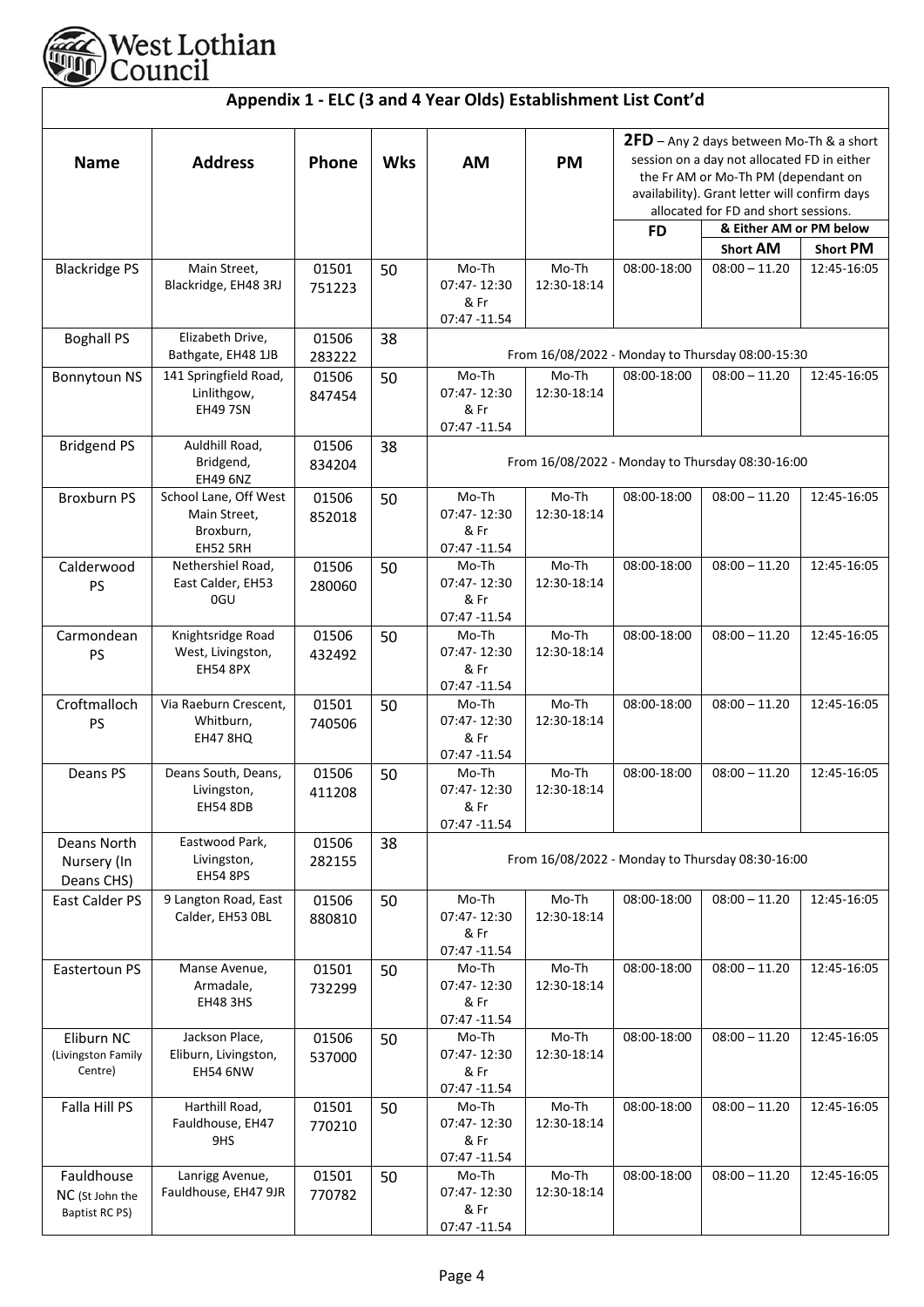

| <b>Name</b>                            | <b>Address</b>                                                  | Phone                     | <b>Wks</b> | AM                                           | <b>PM</b>            | 2FD - Any 2 days between Mo-Th & a short<br>session on a day not allocated FD in either<br>the Fr AM or Mo-Th PM (dependant on<br>availability). Grant letter will confirm days<br>allocated for FD and short sessions. |                                                  |                 |  |
|----------------------------------------|-----------------------------------------------------------------|---------------------------|------------|----------------------------------------------|----------------------|-------------------------------------------------------------------------------------------------------------------------------------------------------------------------------------------------------------------------|--------------------------------------------------|-----------------|--|
|                                        |                                                                 |                           |            |                                              |                      | <b>FD</b>                                                                                                                                                                                                               | & Either AM or PM below                          |                 |  |
|                                        |                                                                 |                           |            |                                              |                      |                                                                                                                                                                                                                         | <b>Short AM</b>                                  | <b>Short PM</b> |  |
| Glenvue NS                             | Dedridge East,<br>Livingston,<br><b>EH54 6JQ</b>                | 01506<br>412333           | 38         |                                              |                      |                                                                                                                                                                                                                         | From 16/08/2022 - Monday to Thursday 08:00-15:30 |                 |  |
| <b>Greenrigg PS</b>                    | Polkemmet Road,<br>Greenrigg, Harthill,<br>ML7 5RF              | 01501<br>751334           | 50         | Mo-Th<br>07:47-12:30<br>& Fr<br>07:47 -11.54 | Mo-Th<br>12:30-18:14 | 08:00-18:00                                                                                                                                                                                                             | $08:00 - 11.20$                                  | 12:45-16:05     |  |
| <b>Holy Family</b><br>RC <sub>PS</sub> | <b>Expected opening</b><br>Autumn Term in<br>2022/2023          | <b>TBC</b>                | 50         | Mo-Th<br>07:47-12:30<br>& Fr<br>07:47 -11.54 | Mo-Th<br>12:30-18:14 | 08:00-18:00                                                                                                                                                                                                             | $08:00 - 11.20$                                  | 12:45-16:05     |  |
| Hopefield NS                           | Hopefield Road,<br>Blackburn,<br><b>EH47 7NZ</b>                | 01506<br>630944           | 50         | Mo-Th<br>07:47-12:30<br>& Fr<br>07:47 -11.54 | Mo-Th<br>12:30-18:14 | 08:00-18:00                                                                                                                                                                                                             | $08:00 - 11.20$                                  | 12:45-16:05     |  |
| Howden St<br>Andrew's RC<br>PS         | Kingsport Ave,<br>Howden, Livingston,<br>EH54 6BA               | 01506<br>433114           | 50         | Mo-Th<br>07:47-12:30<br>& Fr<br>07:47 -11.54 | Mo-Th<br>12:30-18:14 | 08:00-18:00                                                                                                                                                                                                             | $08:00 - 11.20$                                  | 12:45-16:05     |  |
| Inveralmond<br>EYC                     | Willowbank,<br>Ladywell, Livingston,<br><b>EH54 6HN</b>         | 01506<br>537000           | 50         | Mo-Th<br>07:47-12:30<br>& Fr<br>07:47 -11.54 | Mo-Th<br>12:30-18:14 | 08:00-18:00                                                                                                                                                                                                             | $08:00 - 11.20$                                  | 12:45-16:05     |  |
| Kirkhill NS                            | Rashierigg, Broxburn,<br><b>EH52 6AW</b>                        | 01506<br>853821           | 50         | Mo-Th<br>07:47-12:30<br>& Fr<br>07:47 -11.54 | Mo-Th<br>12:30-18:14 | 08:00-18:00                                                                                                                                                                                                             | $08:00 - 11.20$                                  | 12:45-16:05     |  |
| Kirknewton PS                          | 21 Station Road,<br>Kirknewton, EH27 8BJ                        | 01506<br>881461           | 50         | Mo-Th<br>07:47-12:30<br>& Fr<br>07:47 -11.54 | Mo-Th<br>12:30-18:14 | 08:00-18:00                                                                                                                                                                                                             | $08:00 - 11.20$                                  | 12:45-16:05     |  |
| Knightsridge<br><b>EYC</b>             | Cameron Way,<br>Knightsridge,<br>Livingston,<br><b>EH54 8HE</b> | 01506<br>444970           | 50         | Mo-Th<br>07:47-12:30<br>& Fr<br>07:47 -11.54 | Mo-Th<br>12:30-18:14 | 08:00-18:00                                                                                                                                                                                                             | $08:00 - 11.20$                                  | 12:45-16:05     |  |
| Ladywell NS                            | Willowbank,<br>Ladywell, Livingston,<br><b>EH54 6HN</b>         | 01506<br>537000           | 50         | Mo-Th<br>07:47-12:30<br>& Fr<br>07:47 -11.54 | Mo-Th<br>12:30-18:14 | 08:00-18:00                                                                                                                                                                                                             | $08:00 - 11.20$                                  | 12:45-16:05     |  |
| Letham PS                              | Forth Drive, Craigshill,<br>Livingston,<br><b>EH54 5LZ</b>      | 01506<br>432012           | 50         | Mo-Th<br>07:47-12:30<br>& Fr<br>07:47 -11.54 | Mo-Th<br>12:30-18:14 | 08:00-18:00                                                                                                                                                                                                             | $08:00 - 11.20$                                  | 12:45-16:05     |  |
| Linlithgow<br><b>Bridge PS</b>         | East Mill Road,<br>Linlithgow, EH49 7PB                         | 01506<br>671428           | 50         | Mo-Th<br>07:47-12:30<br>& Fr<br>07:47 -11.54 | Mo-Th<br>12:30-18:14 | 08:00-18:00                                                                                                                                                                                                             | $08:00 - 11.20$                                  | 12:45-16:05     |  |
| Linlithgow PS                          | Preston Road,<br>Linlithgow, EH49 6HB                           | 01506<br>8426868<br>45346 | 50         | Mo-Th<br>07:47-12:30<br>& Fr<br>07:47 -11.54 | Mo-Th<br>12:30-18:14 | 08:00-18:00                                                                                                                                                                                                             | $08:00 - 11.20$                                  | 12:45-16:05     |  |
| Livingston<br>Village PS               | Kirkton Road North,<br>Livingston Village,<br><b>EH54 7EQ</b>   | 01506<br>429620           | 50         | Mo-Th<br>07:47-12:30<br>& Fr<br>07:47 -11.54 | Mo-Th<br>12:30-18:14 | 08:00-18:00                                                                                                                                                                                                             | $08:00 - 11.20$                                  | 12:45-16:05     |  |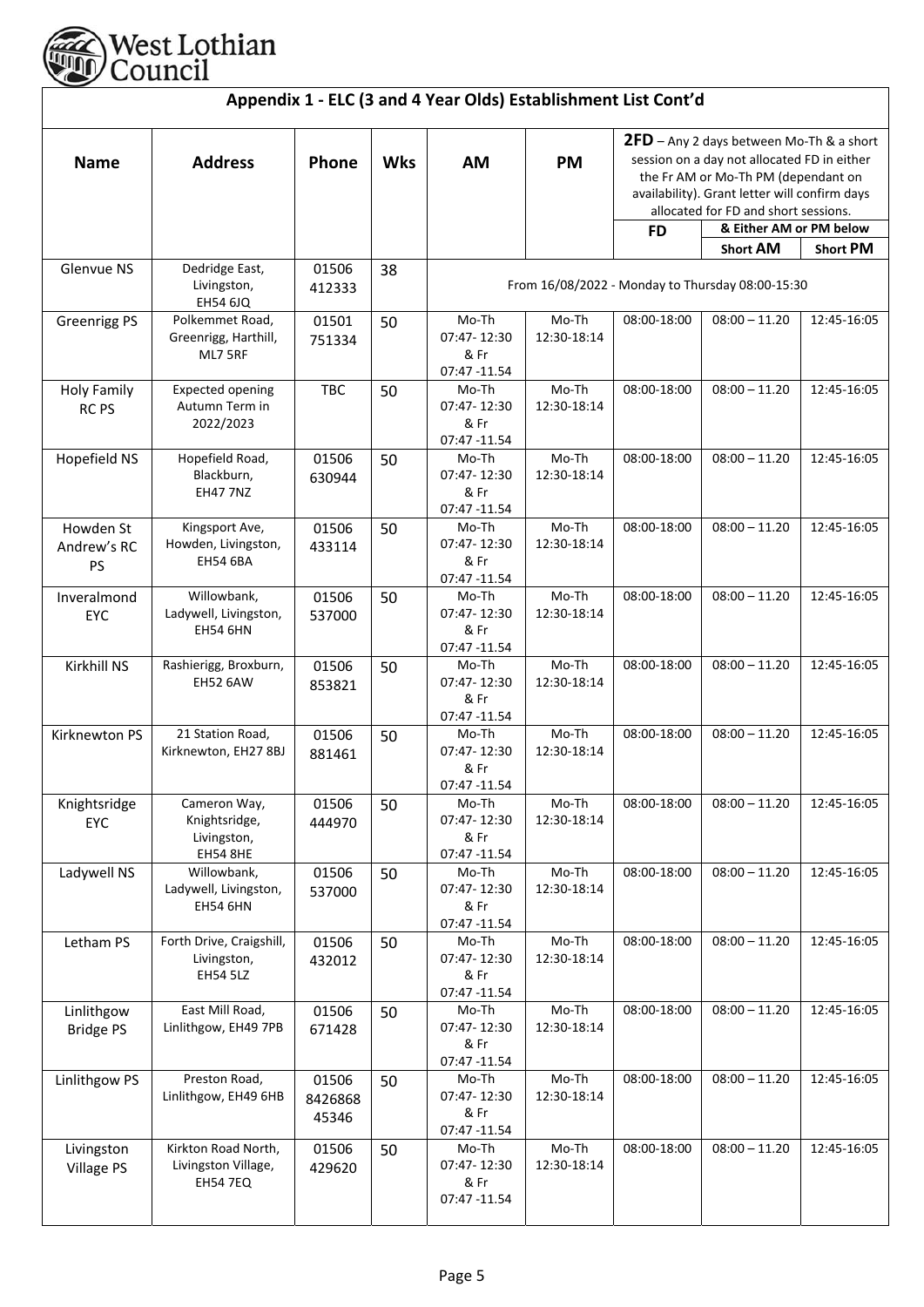

| Appendix 1 - ELC (3 and 4 Year Olds) Establishment List Cont'd |                                                                   |                 |            |                                              |                         |                                                                                                                                                                                                                                                                 |                 |                 |  |
|----------------------------------------------------------------|-------------------------------------------------------------------|-----------------|------------|----------------------------------------------|-------------------------|-----------------------------------------------------------------------------------------------------------------------------------------------------------------------------------------------------------------------------------------------------------------|-----------------|-----------------|--|
| <b>Name</b>                                                    | <b>Address</b>                                                    | Phone           | <b>Wks</b> | <b>AM</b>                                    | <b>PM</b>               | 2FD - Any 2 days between Mo-Th & a short<br>session on a day not allocated FD in either<br>the Fr AM or Mo-Th PM (dependant on<br>availability). Grant letter will confirm days<br>allocated for FD and short sessions.<br>& Either AM or PM below<br><b>FD</b> |                 |                 |  |
|                                                                |                                                                   |                 |            |                                              |                         |                                                                                                                                                                                                                                                                 | <b>Short AM</b> | <b>Short AM</b> |  |
| Livingston<br><b>Village PS</b>                                | Kirkton Road North,<br>Livingston Village,<br><b>EH54 7EQ</b>     | 01506<br>429620 | 50         | Mo-Th<br>07:47-12:30<br>& Fr<br>07:47 -11.54 | Mo-Th<br>12:30-18:14    | 08:00-18:00                                                                                                                                                                                                                                                     | $08:00 - 11.20$ | 12:45-16:05     |  |
| Longridge PS                                                   | School Road,<br>Longridge,<br><b>EH47 8AG</b>                     | 01501<br>770208 | 50         | Mo-Th<br>07:47-12:30<br>& Fr<br>07:47 -11.54 | Mo-Th<br>12:30-18:14    | 08:00-18:00                                                                                                                                                                                                                                                     | $08:00 - 11.20$ | 12:45-16:05     |  |
| Mid Calder PS                                                  | Mid Calder,<br>EH53 ORR                                           | 01506<br>882092 | 50         | Mo-Th<br>07:47-12:30<br>& Fr<br>07:47 -11.54 | Mo-Th<br>12:30-18:14    | 08:00-18:00                                                                                                                                                                                                                                                     | $08:00 - 11.20$ | 12:45-16:05     |  |
| Murrayfield<br>PS                                              | Catherine Terrace,<br>Blackburn,<br><b>EH47 7DX</b>               | 01506<br>653400 | 50         | Mo-Th<br>07:47-12:30<br>& Fr<br>07:47 -11.54 | Mo-Th<br>12:30-18:14    | 08:00-18:00                                                                                                                                                                                                                                                     | $08:00 - 11.20$ | 12:45-16:05     |  |
| Parkhead PS<br>[See note 1]                                    | Harburn Road, West<br>Calder, EH55 8AH                            | 01506<br>871404 | 50         | Mo-Th<br>07:47-12:30<br>& Fr<br>07:47 -11.54 | Mo-Th<br>12:30-18:14    | 08:00-18:00                                                                                                                                                                                                                                                     | $08:00 - 11.20$ | 12:45-16:05     |  |
| Polbeth NS                                                     | 10 Polbeth Road,<br>Polbeth,<br>West Calder,<br><b>EH55 8AH</b>   | 01506<br>872511 | 50         | Mo-Th<br>07:47-12:30<br>& Fr<br>07:47 -11.54 | Mo-Th<br>12:30-18:14    | 08:00-18:00                                                                                                                                                                                                                                                     | $08:00 - 11.20$ | 12:45-16:05     |  |
| Polkemmet PS                                                   | The Avenue,<br>Whitburn,<br>EH47 OBX                              | 01501<br>740319 | 50         | Mo-Th<br>07:47-12:30<br>& Fr<br>07:47 -11.54 | $Mo$ -Th<br>12:30-18:14 | 08:00-18:00                                                                                                                                                                                                                                                     | $08:00 - 11.20$ | 12:45-16:05     |  |
| Pumpherston &<br><b>Uphall Station</b><br><b>CPS</b>           | 37 Drumshoreland<br>Road, Pumpherston,<br>EH53 OLF                | 01506<br>280997 | 50         | Mo-Th<br>07:47-12:30<br>& Fr<br>07:47 -11.54 | Mo-Th<br>12:30-18:14    | 08:00-18:00                                                                                                                                                                                                                                                     | $08:00 - 11.20$ | 12:45-16:05     |  |
| Riverside PS                                                   | Maree Walk,<br>Craigshill, Livingston,<br>EH54 5EJ                | 01506<br>432248 | 50         | Mo-Th<br>07:47-12:30<br>& Fr<br>07:47 -11.54 | Mo-Th<br>12:30-18:14    | 08:00-18:00                                                                                                                                                                                                                                                     | $08:00 - 11.20$ | 12:45-16:05     |  |
| Seafield PS                                                    | Cousland Terrace,<br>Seafield<br>(By Bathgate),<br><b>EH477BL</b> | 01506<br>652916 | 50         | Mo-Th<br>07:47-12:30<br>& Fr<br>07:47 -11.54 | Mo-Th<br>12:30-18:14    | 08:00-18:00                                                                                                                                                                                                                                                     | $08:00 - 11.20$ | 12:45-16:05     |  |
| Simpson PS                                                     | Leyland Road, Wester<br>Inch, Bathgate,<br><b>EH48 2SG</b>        | 01506<br>656371 | 50         | Mo-Th<br>07:47-12:30<br>& Fr<br>07:47 -11.54 | Mo-Th<br>12:30-18:14    | 08:00-18:00                                                                                                                                                                                                                                                     | $08:00 - 11.20$ | 12:45-16:05     |  |
| Southdale PS                                                   | Southdale Way,<br>Armadale,<br>EH48 3PR                           | 01506<br>284300 | 50         | Mo-Th<br>07:47-12:30<br>& Fr<br>07:47 -11.54 | Mo-Th<br>12:30-18:14    | 08:00-18:00                                                                                                                                                                                                                                                     | $08:00 - 11.20$ | 12:45-16:05     |  |
| St Anthony's<br><b>RCPS</b>                                    | 87B South Street,<br>Armadale,<br><b>EH48 3JE</b>                 | 01501<br>733183 | 50         | Mo-Th<br>07:47-12:30<br>& Fr<br>07:47 -11.54 | Mo-Th<br>12:30-18:14    | 08:00-18:00                                                                                                                                                                                                                                                     | $08:00 - 11.20$ | 12:45-16:05     |  |
| St Columba's<br>RC <sub>PS</sub>                               | Philip Avenue,<br>Boghall, Bathgate,<br><b>EH48 1NQ</b>           | 01506<br>653822 | 50         | Mo-Th<br>07:47-12:30<br>& Fr<br>07:47 -11.54 | Mo-Th<br>12:30-18:14    | 08:00-18:00                                                                                                                                                                                                                                                     | $08:00 - 11.20$ | 12:45-16:05     |  |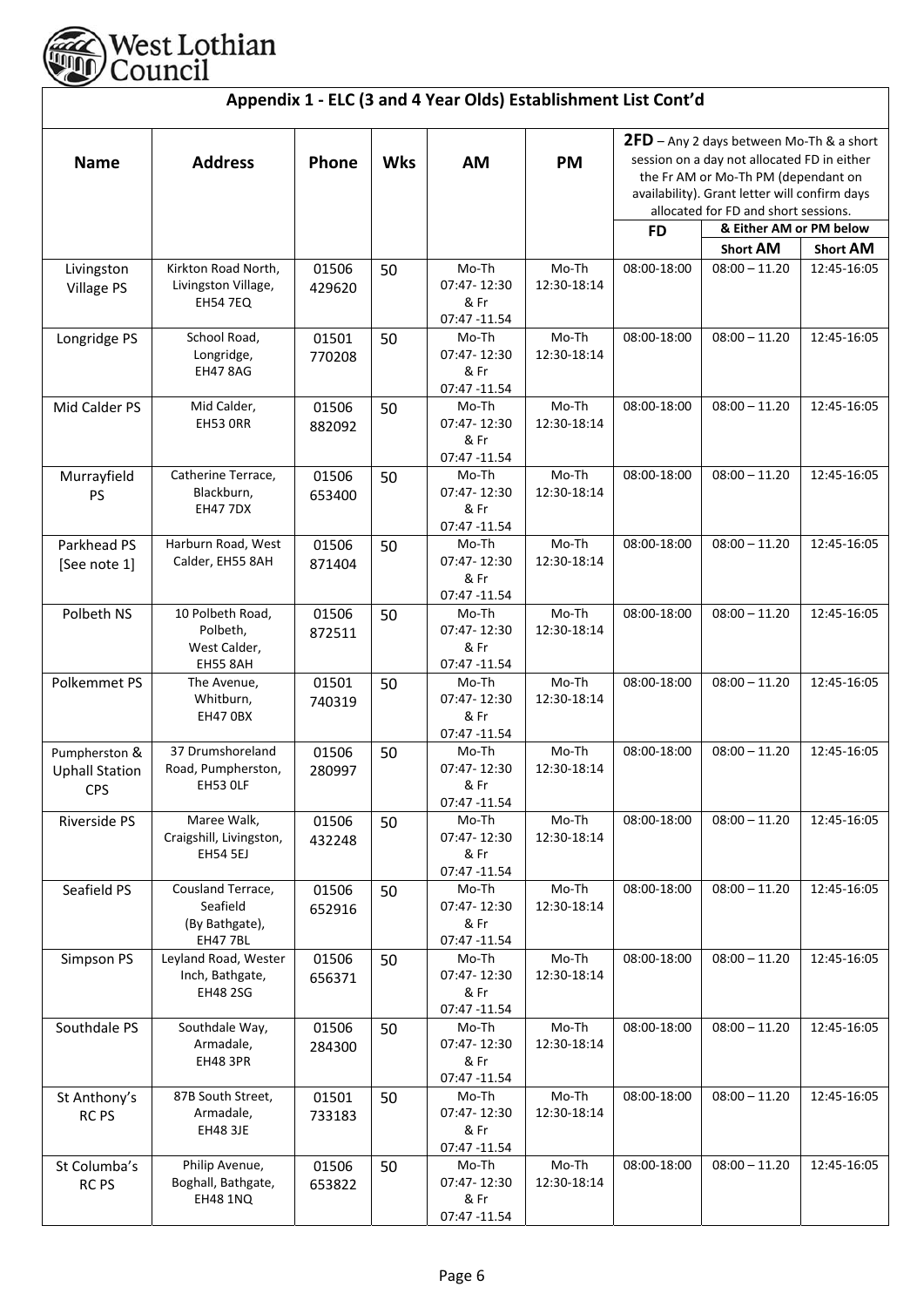

| Appendix 1 - ELC (3 and 4 Year Olds) Establishment List Cont'd |                                                               |                 |            |                                              |                      |                                                                                                                                                                                                                         |                                                  |                 |  |
|----------------------------------------------------------------|---------------------------------------------------------------|-----------------|------------|----------------------------------------------|----------------------|-------------------------------------------------------------------------------------------------------------------------------------------------------------------------------------------------------------------------|--------------------------------------------------|-----------------|--|
| <b>Name</b>                                                    | <b>Address</b>                                                | Phone           | <b>Wks</b> | <b>AM</b>                                    | <b>PM</b>            | 2FD - Any 2 days between Mo-Th & a short<br>session on a day not allocated FD in either<br>the Fr AM or Mo-Th PM (dependant on<br>availability). Grant letter will confirm days<br>allocated for FD and short sessions. |                                                  |                 |  |
|                                                                |                                                               |                 |            |                                              |                      | <b>FD</b>                                                                                                                                                                                                               | & Either AM or PM below                          |                 |  |
|                                                                |                                                               |                 |            |                                              |                      |                                                                                                                                                                                                                         | <b>Short AM</b>                                  | <b>Short AM</b> |  |
| St Joseph's<br>Whitburn RC<br>PS                               | Gateside Road,<br>Whitburn,<br>EH47 ONJ                       | 01501<br>740451 | 38         |                                              |                      |                                                                                                                                                                                                                         | From 16/08/2022 - Monday to Thursday 08:30-16:00 |                 |  |
| St Mary's<br><b>Bathgate RC</b><br>PS                          | Whitburn Road,<br>Bathgate,<br><b>EH48 2RD</b>                | 01506<br>652511 | 38         |                                              |                      | Monday to Thursday 08:30-16:00                                                                                                                                                                                          |                                                  |                 |  |
| St Nicholas'<br><b>RCPS</b>                                    | 189B West Main<br>Street, Broxburn,<br><b>EH52 5LH</b>        | 01506<br>858907 | 50         | Mo-Th<br>07:47-12:30<br>& Fr<br>07:47 -11.54 | Mo-Th<br>12:30-18:14 | 08:00-18:00                                                                                                                                                                                                             | $08:00 - 11.20$                                  | 12:45-16:05     |  |
| St Ninian's RC<br><b>PS</b>                                    | Douglas Rise,<br>Dedridge, Livingston,<br><b>EH54 6JR</b>     | 01506<br>414612 | 50         | Mo-Th<br>07:47-12:30<br>& Fr<br>07:47 -11.54 | Mo-Th<br>12:30-18:14 | 08:00-18:00                                                                                                                                                                                                             | $08:00 - 11.20$                                  | 12:45-16:05     |  |
| St Paul's RC PS                                                | Main Street, East<br>Calder,<br><b>EH53 OES</b>               | 01506<br>881665 | 50         | Mo-Th<br>07:47-12:30<br>& Fr<br>07:47 -11.54 | Mo-Th<br>12:30-18:14 | 08:00-18:00                                                                                                                                                                                                             | $08:00 - 11.20$                                  | 12:45-16:05     |  |
| Our Lady's RC<br>PS (Previously<br>Stoneyburn NC)              | 79 Main Street,<br>Stoneyburn,<br><b>EH47 8BA</b>             | 01501<br>763074 | 50         | Mo-Th<br>07:47-12:30<br>& Fr<br>07:47 -11.54 | Mo-Th<br>12:30-18:14 | 08:00-18:00                                                                                                                                                                                                             | $08:00 - 11.20$                                  | 12:45-16:05     |  |
| Stoneyburn PS                                                  | 2 Main Street,<br>Stoneyburn,<br><b>EH47 8BA</b>              | <b>TBC</b>      | 38         |                                              |                      | Monday to Thursday 08:00-15:30                                                                                                                                                                                          |                                                  |                 |  |
| Toronto <sub>PS</sub>                                          | Toronto Avenue,<br>Howden, Livingston,<br><b>EH54 6BN</b>     | 01506<br>431461 | 50         | Mo-Th<br>07:47-12:30<br>& Fr<br>07:47 -11.54 | Mo-Th<br>12:30-18:14 | 08:00-18:00                                                                                                                                                                                                             | $08:00 - 11.20$                                  | 12:45-16:05     |  |
| Torphichen PS                                                  | The Loan, Torphichen,<br><b>EH48 4NF</b>                      | 01506<br>652246 | 38         |                                              |                      | Monday to Thursday 08:30-16:00                                                                                                                                                                                          |                                                  |                 |  |
| <b>Uphall PS</b>                                               | 25 Crossgreen Drive,<br>Uphall, EH52 6DS                      | 01506<br>852516 | 50         | Mo-Th<br>07:47-12:30<br>& Fr<br>07:47 -11.54 | Mo-Th<br>12:30-18:14 | 08:00-18:00                                                                                                                                                                                                             | $08:00 - 11.20$                                  | 12:45-16:05     |  |
| Westfield PS                                                   | Lomond View,<br>Westfield, Bathgate,<br><b>EH48 3DE</b>       | 01506<br>634019 | 38         |                                              |                      | Monday to Thursday 08:30-16:00                                                                                                                                                                                          |                                                  |                 |  |
| Whitdale EYC                                                   | 55a Whitedalehead<br>Road, Whitburn,<br><b>EH47 8JU</b>       | 01501<br>744388 | 50         | Mo-Th<br>07:47-12:30<br>& Fr<br>07:47 -11.54 | Mo-Th<br>12:30-18:14 | 08:00-18:00                                                                                                                                                                                                             | $08:00 - 11.20$                                  | 12:45-16:05     |  |
| Williamston<br>PS                                              | Bankton Lane,<br>Murieston,<br>Livingston,<br><b>EH54 9DQ</b> | 01506<br>415311 | 50         | Mo-Th<br>07:47-12:30<br>& Fr<br>07:47 -11.54 | Mo-Th<br>12:30-18:14 | 08:00-18:00                                                                                                                                                                                                             | $08:00 - 11.20$                                  | 12:45-16:05     |  |
| Winchburgh<br><b>PS</b>                                        | Glendevon Park,<br>Winchburgh, EH52<br>6UE                    | 01506<br>890202 | 50         | Mo-Th<br>07:47-12:30<br>& Fr<br>07:47 -11.54 | Mo-Th<br>12:30-18:14 | 08:00-18:00                                                                                                                                                                                                             | $08:00 - 11.20$                                  | 12:45-16:05     |  |
| Windyknowe<br><b>PS</b>                                        | Windyknowe<br>Crescent, Bathgate,<br><b>EH48 2BT</b>          | 01506<br>652083 | 50         | Mo-Th<br>07:47-12:30<br>& Fr<br>07:47 -11.54 | Mo-Th<br>12:30-18:14 | 08:00-18:00                                                                                                                                                                                                             | $08:00 - 11.20$                                  | 12:45-16:05     |  |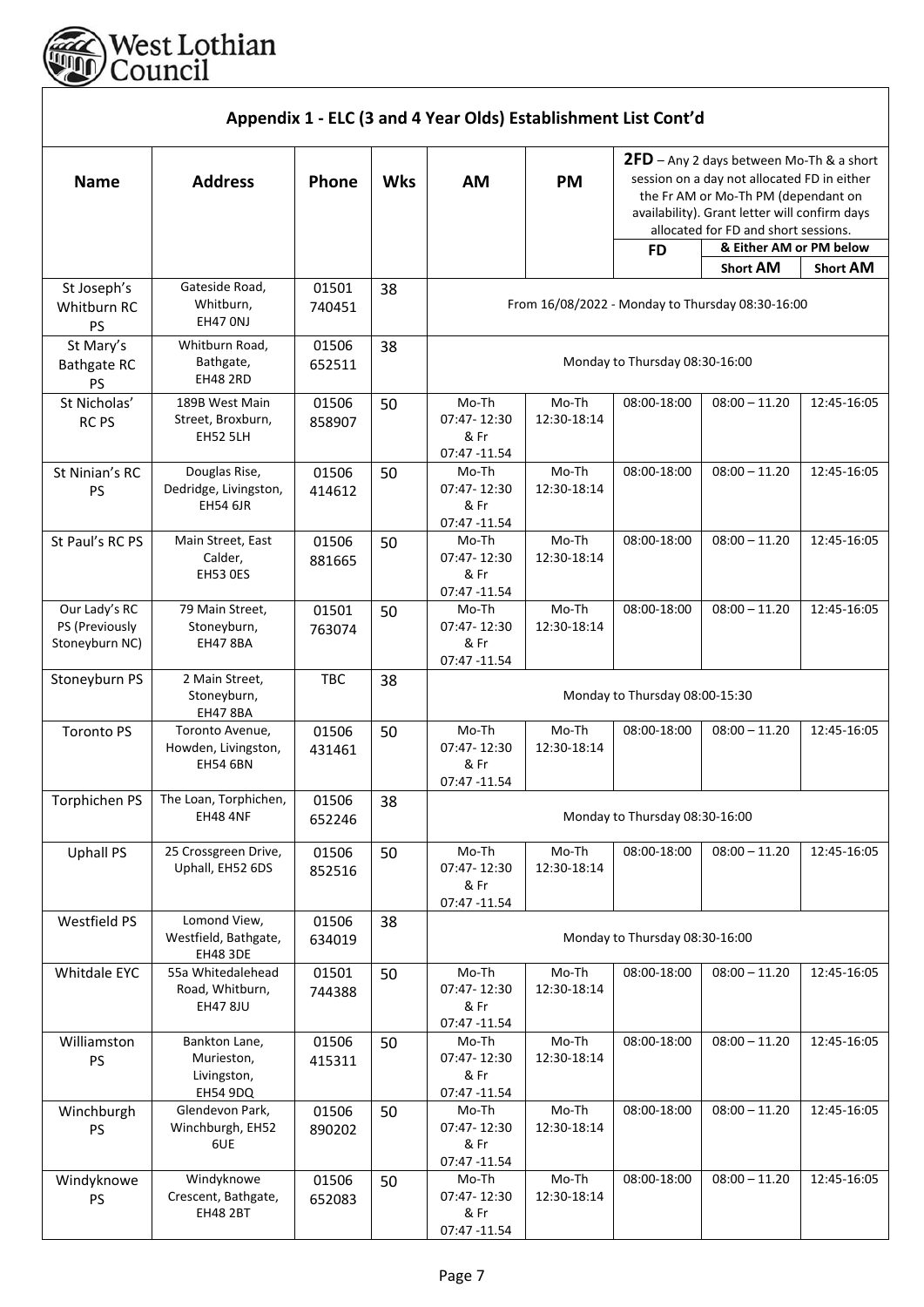

| Appendix 1 - ELC (3 and 4 Year Olds) Establishment List Cont'd |                                                   |                 |            |                                              |                      |             |                                                                                                                                                                                                                                                                              |                 |  |  |
|----------------------------------------------------------------|---------------------------------------------------|-----------------|------------|----------------------------------------------|----------------------|-------------|------------------------------------------------------------------------------------------------------------------------------------------------------------------------------------------------------------------------------------------------------------------------------|-----------------|--|--|
| <b>Name</b>                                                    | <b>Address</b>                                    | Phone           | <b>Wks</b> | ΑM                                           | <b>PM</b>            | FD.         | <b>2FD</b> – Any 2 days between Mo-Th & a short<br>session on a day not allocated FD in either<br>the Fr AM or Mo-Th PM (dependant on<br>availability). Grant letter will confirm days<br>allocated for FD and short sessions.<br>& Either AM or PM below<br><b>Short AM</b> | <b>Short AM</b> |  |  |
| Woodlands NS                                                   | Harburn Avenue,<br>Deans, Livingston,<br>EH54 8NO | 01506<br>412560 | 50         | Mo-Th<br>07:47-12:30<br>& Fr<br>07:47 -11.54 | Mo-Th<br>12:30-18:14 | 08:00-18:00 | $08:00 - 11.20$                                                                                                                                                                                                                                                              | 12:45-16:05     |  |  |

[Note 1: Nominated establishment (with transport) for applications from parents in Breich for PM session]

|                                          |                 |                                                | Appendix 2 - Funded Providers in partnership with West Lothian Council |                         |
|------------------------------------------|-----------------|------------------------------------------------|------------------------------------------------------------------------|-------------------------|
| <b>Name</b>                              | Phone           | <b>Address</b>                                 | e-mail                                                                 | Opening<br><b>Times</b> |
| <b>ABC Private Nursery</b>               | 01501<br>413500 | 1 Beveridge Square,<br>Livingston, EH54 6QF    | info@abcprivatenursery.co.uk                                           | $07:15 - 18:15$         |
| <b>ABC Tots Nursery</b>                  | 01501<br>732444 | 64 West Main Street,<br>Armadale, EH48 3QA     | info@abctots.co.uk                                                     | $07:15 - 18:15$         |
| Angela Elizabeth<br>Nursery              | 0131333<br>1949 | Bonnington Road, Wilkieston<br><b>EH27 8BD</b> | enquiries@angelaelizabethnursery.co.uk                                 | $07:30 - 18:00$         |
| <b>Big Bird Nursery</b>                  | 01501<br>744550 | 12 Manse Road, Whitburn,<br>EH47 ODH           | bigbirdnursery@aol.com                                                 | $07:00 - 18:00$         |
| <b>Bright Horizons</b><br>Nursery        | 01506<br>536991 | 3 Bankton Square,<br>Livingston, EH54 9EY      | Livingston@brighthorizons.com                                          | $07:30 - 18:00$         |
| <b>Early Steps Nursery</b>               | 01506<br>636394 | Pyramids Business Park,<br>Bathgate, EH48 2EH  | info@earlystepsnursery.co.uk                                           | $07:30 - 18:00$         |
| <b>First Adventures</b><br>Nursery       | 01506<br>844344 | 53 High Street, Linlithgow,<br><b>EH49 7ED</b> | info@firstadventures.co.uk                                             | $08:00 - 18:00$         |
| <b>First Class Nursery</b>               | 01506<br>411112 | 2 Kirk Lane, Livingston<br>Village, EH54 7AY   | firstclassnursery@hotmail.co.uk                                        | $07:30 - 18:00$         |
| Little Flyers<br>(Broxburn) Nursery      | 01506<br>854066 | 88 West Main Street,<br>Broxburn EH52 5LQ      | broxburn@littleflyerschildcare.org.uk                                  | $07:30 - 18:00$         |
| Little Flyers<br>(Livingston) Nursery    | 01506<br>432578 | 1 Cedric Rise, Livingston<br><b>EH54 6JR</b>   | Livingston@littleflyerschildcare.org.uk                                | $07:30 - 18:00$         |
| Little Flyers (West<br>Calder) Nursery   | 01506<br>873731 | 5 Glebe Road, West Calder<br><b>EH55 8DF</b>   | westcalder@littleflyerschildcare.org.uk                                | 07:30 -18:00            |
| Oakwell Children's<br>Nursery            | 01506<br>847988 | 5 Pardovan Holdings,<br>Linlithgow EH49 6QZ    | info@oakwellnursery.co.uk                                              | $07:30 - 18:00$         |
| Rainbow Nursery                          | 01506<br>633348 | 66 Hopetoun Street,<br>Bathgate, EH48 4PD      | info@myrainbownursery.co.uk                                            | $07:00 - 18:00$         |
| Riverside Cottage<br>Nursery             | 01506<br>650583 | 9 Riverside Lea, Blackburn<br><b>EH47 7EL</b>  | riversidecottage@icloud.com                                            | $07:30 - 18:00$         |
| <b>Sheephouse Nursery</b>                | 01501<br>770235 | 2-6 Sheephousehill,<br>Fauldhouse, EH47 9DY    | hello@sheephousenursery.co.uk                                          | $07:00 - 18:00$         |
| <b>Tiptoes Nursery</b><br>Winchburgh Ltd | 01506<br>891395 | 25 Millcraig Mew,<br>Winchburgh, EH52 6WG      | winchburgh@tiptoesnursery.com                                          | 07:30-18:00             |
| The Kidz Stop Nursery                    | 01506<br>239295 | 17-19 Main Street,<br>Linlithgow, EH49 7PW     | enquiries@thekidzstop.co.uk                                            | $08:00 - 18:00$         |
| The Nurture Nursery                      | 07421<br>732552 | 94 Mid Street, Bathgate<br><b>EH48 1QF</b>     | nurturenurserybathgate@gmail.com                                       | $07:00 - 18:00$         |
| Wee Gems<br>(Armadale) Nursery           | 01501<br>747130 | 2 Southdale Avenue,<br>Armadale, EH48 3AA      | Armadale@weegems.com                                                   | $07:00 - 18:30$         |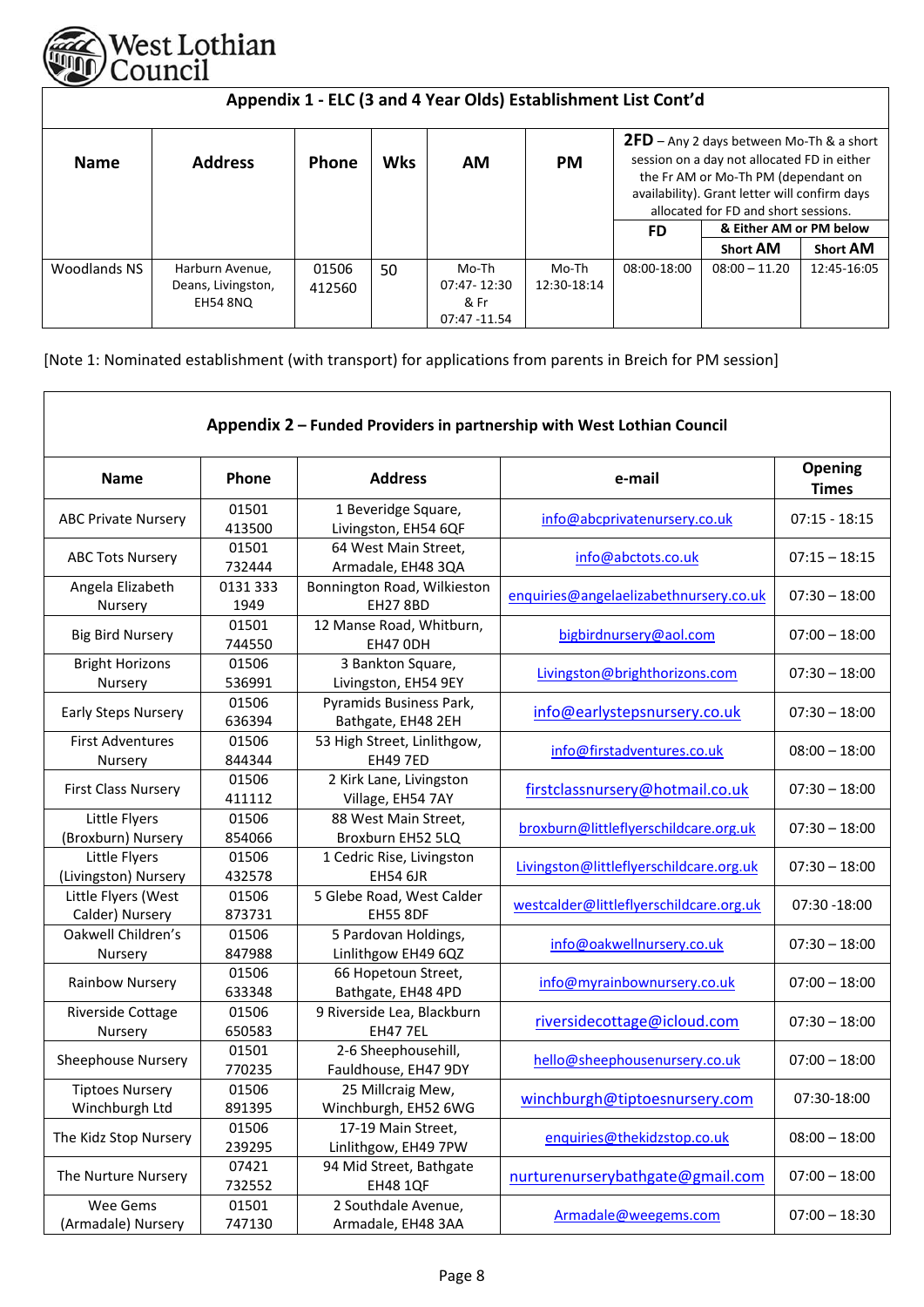

| Appendix 2 - Funded Providers in partnership with West Lothian Council list Cont'd |                 |                                                         |                        |                                |
|------------------------------------------------------------------------------------|-----------------|---------------------------------------------------------|------------------------|--------------------------------|
| <b>Name</b>                                                                        | <b>Phone</b>    | <b>Address</b>                                          | e-mail                 | <b>Opening</b><br><b>Times</b> |
| Wee Gems<br>(Broxburn) Nursery                                                     | 01506<br>857325 | 6 Dunnet Way, Broxburn,<br><b>EH52 5NN</b>              | broxburn@weegems.com   | $07:00 - 18:30$                |
| Wee Gems<br>(Livingston) Nursery                                                   | 01506<br>437437 | 2 Carmondean Centre South<br>Road, Livingston, EH54 8PT | livingston@weegems.com | $07:00 - 18:15$                |
| Wonder Woods<br><b>Woodland Nursery</b>                                            | 01506<br>856444 | Tor Whitie, Harburn,<br><b>EH55 8RF</b>                 | admin@simplyplay.org   | $08:00 - 18:00$                |

**Appendix 3 – Childminders** (For childminders in partnership with West Lothian Council and your area please contact )

Sonia Watson, Childminding Development Offer – West Lothian & Falkirk (ELC) Scottish Childminding Association, Argyle Court, Castle Business Park, Stirling, FK9 4YT. Telephone : 01890771356 E-mail : sonia.watson@childminding.org

(A childminder cannot receive funding for attendance of a child who is a relative)

# **Applications for Private Nurseries and Childminders**

Private nurseries and Childminders must meet the new national standard set by the Scottish Government before they can be considered to become a funded provider for a child to attend with funding provided by the Council.

The Council would consider an application to fund a place with a funded provider, but the actual attendance pattern would be agreed between the parent/carer and the funded provider. Parents therefore should contact the funded provider to check availability if they are applying for funding to attend at that funded provider.

# **Useful Contacts**

**The Scottish Government** : Address ‐ St Andrew's House, Regent Road, Edinburgh, EH1 3DG : Website – www.gov.scot : E‐mail ceu@gov.scot : Telephone 0300 244 4000

**Education Scotland** : Address – Denholm house, Almondvale Business Park, Almondvale Way, Livingston, EH54 6GA : Website ‐ https://education.gov.scot/parentzone : E‐mail ‐ Enquiries@educationscotland.gov.scot : Telephone – 0131 244 4330

**Parent Club** : Website ‐ http://www.parentclub.scot/ : E‐Mail – parentclub@gov.scot

**Early Years Scotland** : Website ‐ https://earlyyearsscotland.org/ : E‐mail – info@earlyyearsscotland.org Telephone – 0141 221 4148

**West Lothian Council (WLC)** : Address ‐ West Lothian Civic Centre, Howden South Road, Livingston, EH54 6FF : Website – www.westlothian.gov.uk : Telephone : 01506 280000 :

Education Section of website ‐ https://www.westlothian.gov.uk/education has links to information and on‐lines forms for :

> **WLC Pupil Placement** : E‐mail – pupilplacement@westlothian.gov.uk **WLC Additional Support Needs** : E‐mail – ASNManager@westlothian.gov.uk **WLC School Transport** : E‐mail – Publictransport@westlothian.gov.uk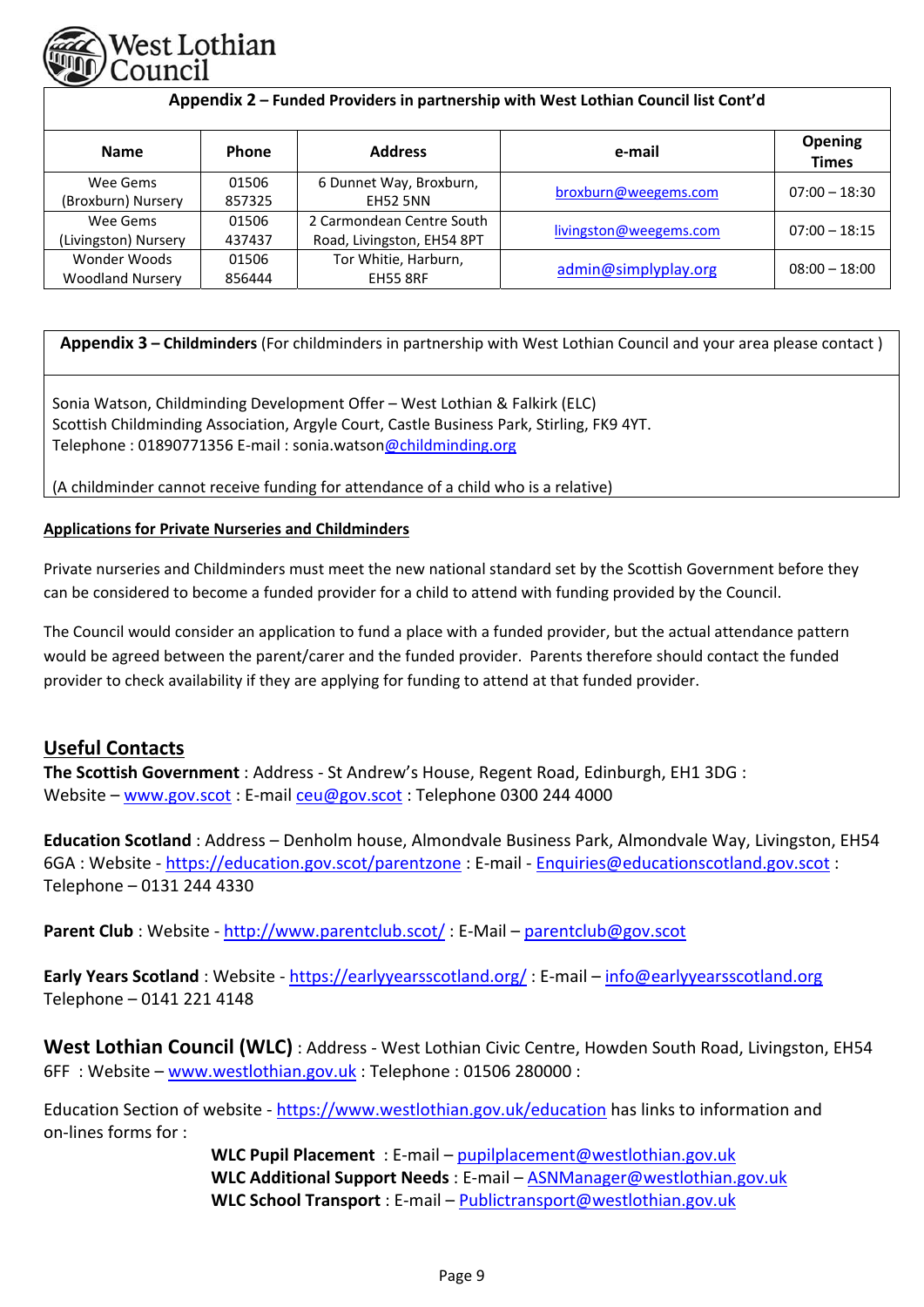# Vest Lothian **Privacy Notice – Early Learning & Childcare Application**

West Lothian Council collects and uses personal information about staff, pupils, parents or carers and other individuals who come into contact with the school. This information is gathered in order to enable it to provide education and other associated functions. In addition, there may be a legal requirement to collect and use information to ensure that West Lothian Council complies with its statutory obligations.

## **Who is collecting this information?**

The request for this information is by West Lothian Council, Education Services – Planning and Information Unit.

## **How will we use the information?**

The information collected in this form will allow us to forward plan educational provision and/or to allocate an educational place to your child in West Lothian in terms of our legal duty.

# **How will we store this information?**

The information will be stored in a secure database.

# **Who will we share it with?**

The information you provide will be used in the planning and provision of an early learning and childcare placement. Information will be shared with the relevant educational establishment at the point when a place has been allocated.

In order to carry out our legal duty under the Education (Scotland) Act 1980 to provide an appropriate education for all children and also to protect the health and welfare of young people under the Children (Scotland) Act 1995, we share pupil information with Education staff in West Lothian as well as with relevant services when required which may include: ‐

- The National Health Service, such as Health Visitors or School Nurses, to help support health and development programmes.
- Police Scotland, in the case of any safeguarding requirements.

#### **How long will we keep it for?**

The information will be kept, under Data Protection law, while your child is in Nursery and for an additional 7 academic years.

#### **Your Rights**

#### **How you can see the information we hold?**

You have a right to request your information and, in some cases, ask for it to be changed or deleted. To request your records, you will need to put your request in writing and provide proof of identification to West Lothian Council, West Lothian Civic Centre, Howden South Road, Livingston, West Lothian, EH54 6FF.

#### **How to make changes to your information**

It is important the information we hold is correct, if you need to make any changes, please e-mail PupilPlacement@WestLothian.gov.uk or fill in the on‐line form at https://www.westlothian.gov.uk/ADDINFOPUPILPLACEMENT or phone 01506 280000 and ask for Pupil Placement.

# **Who to contact if you need to make a complaint**

If you wish to complain about the way your information is held or processed, you can do so by e‐mailing EducationCustomer.Services@WestLothian.gov.uk or phoning 01506 280000 and asking for Education Customer Services.

You can also contact the Data Protection Officer, West Lothian Council, West Lothian Civic Centre, Howden South Road, Livingston, West Lothian, EH54 6FF. More information about data protection and how it applies to you, including how to make a complaint, is available from the Information Commissioner's Office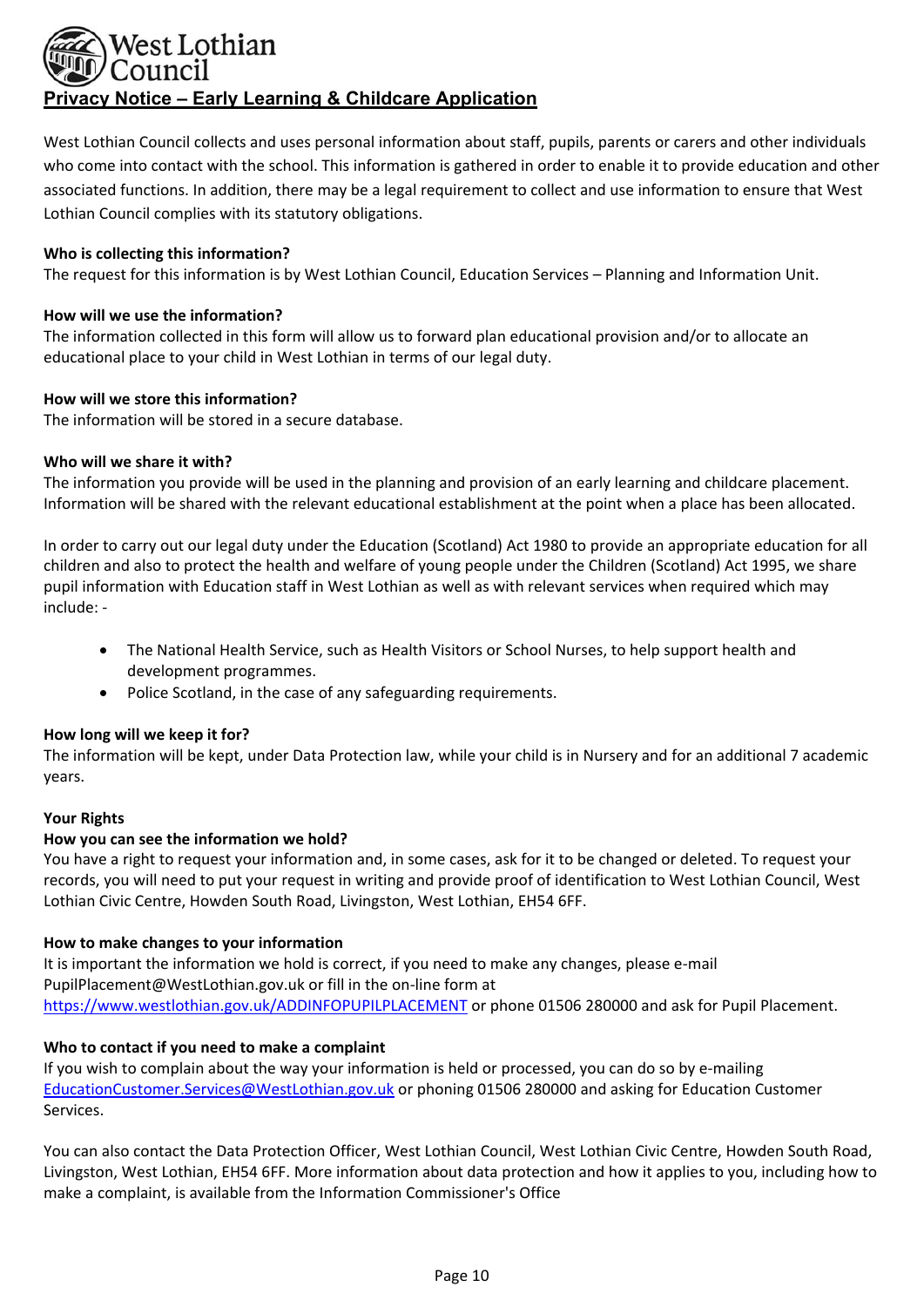

# **What is ELC?**

Early Learning & Childcare (ELC) for 3 and 4‐Year olds, is the term now used for pre‐school or nursery provision.

West Lothian Council provide high quality ELC provision at establishments throughout West Lothian, please see Appendix 1 Pages 3‐8 for more details.

Partner Providers – This is Private Nurseries or Childminders who have applied and been approved as meeting the new national standard and are awarded a partnership contract with West Lothian Council to provide ELC, please see Appendix 2 and 3, page 8 & 9 for more details.

# **Can parents have a say in what ELC provision looks like?**

West Lothian Council carefully consider parents' feedback from consultation surveys issued every two vears, whilst considering the capacity within its settings, the demand from applications and the requirement to provide reasonable flexibility and choice when working out how it will deliver ELC provision.

#### **When is my child eligible?**

The Scottish Government lays out the statutory entitlement of when a child becomes eligible for ELC as a 3‐year‐old. There has been no change to when a child becomes eligible through the increase of hours from 600 to 1140. West Lothian Council deliver the requirements of this in their ELC provision, and if you go to page 2 of this document it goes into detail of when particular date of birth ranges becomes eligible as a 3‐year‐old.

# **When do I apply?**

Applications are accepted from a child's 2<sup>nd</sup> birthday, although they will not be eligible to start an allocated place until the intake (August/January/April) after their 3<sup>rd</sup> birthday, as above please see page 2. To be included in initial decisions for an intake, applications should be submitted by the 15 March for the following August and January intakes and the 15 November for the following April Intake.

#### **Who considers my application?**

Applications for ELC places or funding to attend a partner provider will be considered by the School Placement Panel and the Education Customer Support team.

#### **What do you mean by ELC year?**

To increase ELC hours from 600 to 1140, West Lothian Council have increased the number of weeks their Nurseries/ELC establishments are open. The ELC year now runs from the  $1<sup>st</sup>$  day of term in August for a primary school and ends the last Friday of the summer holidays for a primary school.

Children offered a 50 week option attend on days and session times allocated within the ELC year when ELC's are open. Children offered a 38 week option attend on days and session times allocated within the ELC year when ELC's are open, but do not attend on primary school holiday dates or In‐service days.

Please see Appendix 1 for days and session times for each format option at individual nurseries and go to the website https://www.westlothian.gov.uk/article/64844/Early-Learning-and-Childcare-Terms-and-Holidays for more detail on dates a child should attend.

#### **Why do some ELC establishments open 50 weeks while others are term time?**

West Lothian Council do not have the physical space to provide enough places in all establishments if ELC places are provided as Monday to Thursday 08:30‐16:00/08:00‐15:30 or Monday to Friday with times equivalent to a primary school. Therefore the 38 week format is currently only available at establishments where physical space and lower demand allows this to be implemented. All other establishments offer morning, afternoon or 2DS places and are open 50 weeks so that children receive their full entitlement. If you go to https://www.westlothian.gov.uk/article/64844/Early-Learning-and-Childcare‐Terms‐and‐Holidays for dates ELC establishments running the 50 week model are open.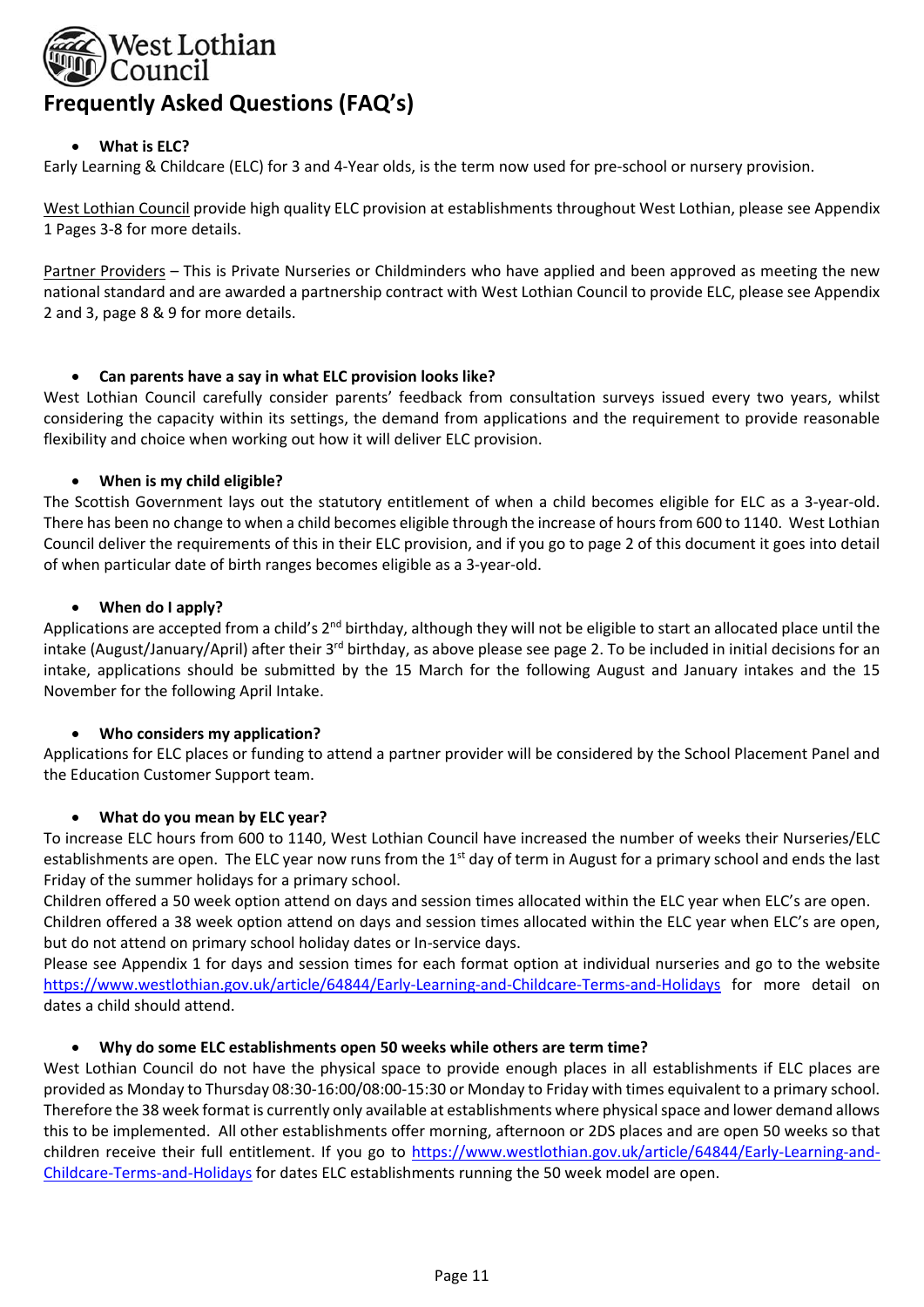

# **What do you mean by an ELC place?**

West Lothian Council offers a full 'ELC place' to each eligible child whose parent/carer applies. Several attendance patterns are offered : 1. morning place (AM), 2. afternoon place (PM), 3. 2 Full Day place (2FD), 4. 4 Full Day place (4FD) [38 week establishments only) or 5. 'funding to attend' a private partner or childminder place [we only agree the funding - the actual attendance (days/times) are agreed between the provider and the parent/carer]. Please see page 3 for each attendance patterns days and times.

The patterns of attendance in our establishments allow children to access their full annual entitlement to ELC. Children who become eligible or start after the start of the session will also automatically have access to the correct maximum 'pro‐rata hours' they should receive. The full allocated days/times will be counted towards your child's entitlement whether your child attends or not.

The criteria for 'funding to attend' a private provider or childminder requires funded ELC provision to be delivered over a minimum of 38 weeks. Any one session cannot exceed 10 hours and a maximum of 30 hours can be funded in any one week. Any additional hours can be paid for by the parent/carer. These criteria also automatically ensures access to the correct maximum hours/pro‐rata hours a child should receive even though attendance days and times are agreed between the provider and the parent/carer.

# **What options are available to apply for?**

Please see Appendix 1 (pages 3‐8) for detail of which attendance patterns are available at each individual establishment.

**Short Session** – Each child allocated a 2FD place will be advised of the 2 days they have been allocated between Monday to Thursday from 08:00‐18:00. They will also be allocated a short session, 3h20m in length, in either a Friday morning (08:00‐11:20) or Monday to Thursday in the afternoon (12:45‐16:05).

**Blended Option**  ‐ We offer a blended option for children allocated the 2FD provision which comes with one short session per week. The short session hours can instead be used towards attendance at a private partner, for a full year this equates to 140hours (pro rata if not full year). As attending 20 hours a week already at a West Lothian Council establishment these hours can only be utilised for up to 10 hours per week towards attendance at a partner provider and once reached 140hours funding will cease. Please note ‐ the private nursery or childminder must be in partnership with WLC.

#### **I want to drop my child off late/ pick them up early as this suits us better, can I do this?**

Yes - your child will be offered a 'place' to be in ELC, therefore they can attend for the full session times on the days allocated or you can drop off late or pick up earlier if you wish, as long as staff have been advised in advance. Most nurseries do have core times when activities are taking place and will ask you to avoid dropping off or picking up during those times. For more info contact your local nursery. The full allocated days/times will be counted as used whether your child attends or not.

# **What can I expect from a place in a Council nursery?**

In all Council nurseries children have the opportunity to play and learn indoors and outdoors including visits around the local area. Children develop curiosity, creativity and inquiry as they learn through play developing a wide range of skills in a safe and nurturing environment. Experiences are planned by fully trained staff in line with national early years guidance to meet the individual needs and interests of each child. Your child will develop knowledge and skills in art, music, construction, early language, numeracy and maths, science and technology, nature, health and imaginative play. Children can build friendships and develop independence, confidence and social skills supported by skilled staff. Staff will work with you to support your child's learning and development both at nursery and at home with a range of home play and learning projects, e.g. adventure ted, activities to take home and lending libraries. You will also have opportunities throughout the year to discuss your child's progress.

#### **What can I expect from a partner provider (over a minimum of 38 weeks)?**

West Lothian Council assess private nurseries and childminders who apply to become ELC funded providers with West Lothian Council and award partnerships to those who meet the new national standard set by the Scottish Government. Parents should contact the provider directly to confirm availability on required days and times and to determine the suitability of the provision at the funded provider for their child.